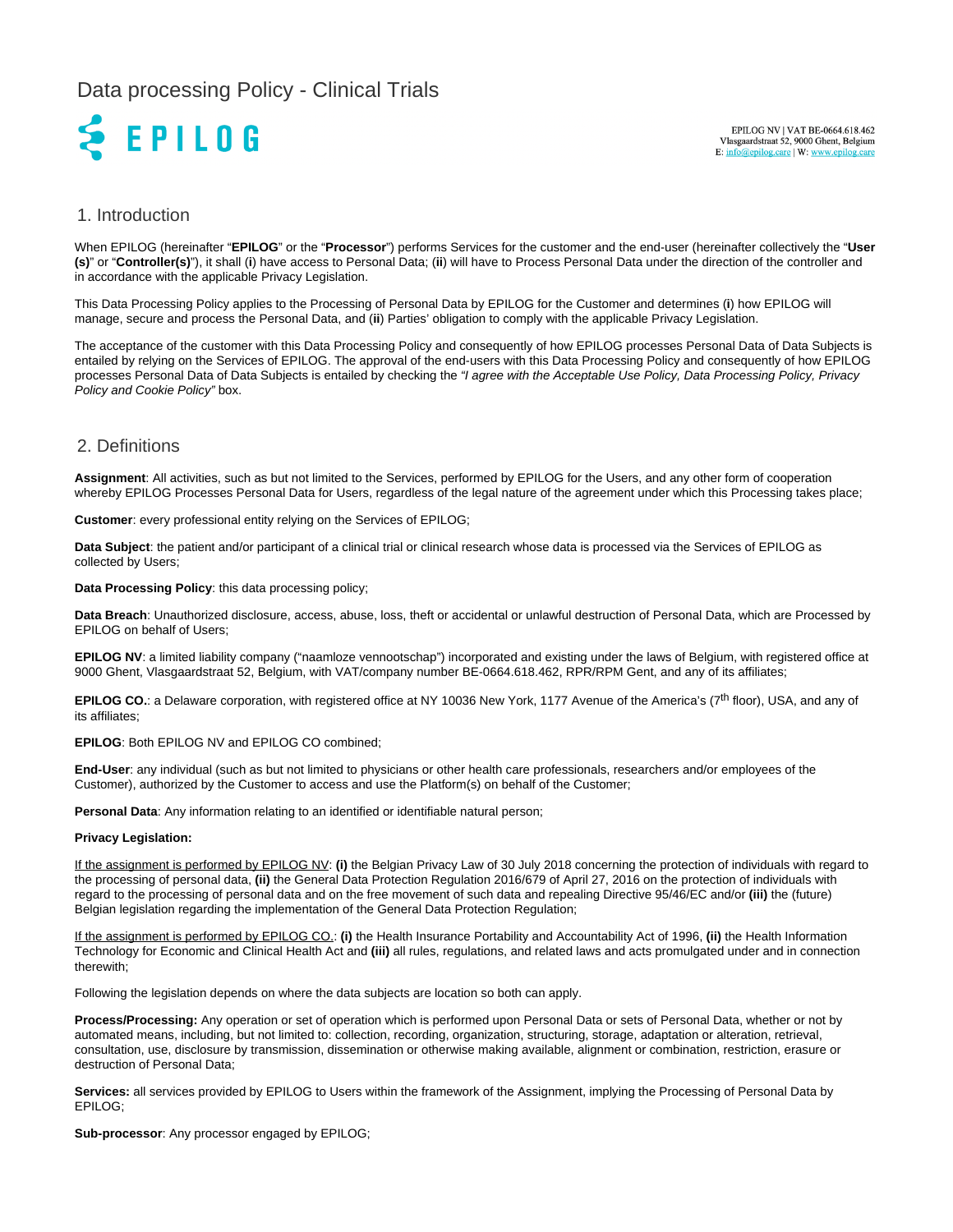**[Overview of personal data](https://epilogeeg.atlassian.net/wiki/external/3333554185/NDkzY2ZhNjIyYzI0NGQxZTljZmRlYTRlN2RiYjE1MmI?atlOrigin=eyJpIjoiMWY3MWE2NTM3MGMzNDc5NWEyYzQzMjlhNWYyOTQ1NDAiLCJwIjoiYyJ9):** Overview of **(i)** the Personal Data, which parties expect to be subject of the Processing, **(ii)** the new Personal Data created during the Processing, **(iii)** the categories of Data Subjects, which Parties expect to be subject of the Processing, **(iv)** the use (i.e. the way (s) of Processing) of the Personal Data, the purpose and means of such Processing and **(v)** the term(s) during which the (different types of) Personal Data shall be stored;

**[Description of the technical and organizational measures](https://epilogeeg.atlassian.net/wiki/external/3333652495/YjQ1YTY1NDkzYmRkNDgxMzgxYTRkMmJhNzUwNWFhZDU?atlOrigin=eyJpIjoiYTA4ZWYwZWI5NzhiNDg0MTk2NzI3YjY1YjM1YTlhYWMiLCJwIjoiYyJ9):** Overview and description of the security measures taken by EPILOG under this Data Processing Policy.

#### 3. Roles of the Parties

Parties acknowledge and agree that with regard to the Processing of Personal Data, EPILOG shall be considered 'Processor' in accordance with the applicable Privacy Legislation.

#### 4. Use of the Services

**4.1.** The Users acknowledge explicitly that:

- EPILOG purely acts as a facilitator of the Services. Hence, the Users shall be solely responsible on how and to what extent it makes use of the Services;
- The Users are solely liable for (and indemnifies EPILOG for) all acts and ommissions of the people mandated by Users to make use of the Services. Users shall inform said people of the applicable Privacy Legislation, this Data Processing Policy and/or all other relevant legislation and impose compliant use;
- EPILOG bears no responsibility with regard to adjustments and/or changes made to the Personal Data on the explicit request of Users;
- Users are solely liable and responsible for the material and/or data provided by Users, as Users are solely liable for complying with the Privacy Legislation and/or any other regulations with regard to aforementioned material and/or data;
- Users are solely liable and responsible for the data and/or Personal data created by the Services of EPILOG, as Users are the Controllers of the created data and/or Personal Data and consequently solely liable for complying with the applicable Privacy Legislation and/or any other regulations with regard to aforementioned data and/or Personal Data;
- Users shall be solely responsible to comply with all laws and regulations (such as but not limited with regard to the retention period) imposed on it by making use of the Services;
- EPILOG is allowed to use in any way (Personal) Data provided by the Users as well as any and all output created via the Services of EPILOG, upon the condition that the Personal Data is anonymized, and such use is only for statistical purposes and/or to further develop and optimize the EPILOG Services and Platforms (even after termination). EPILOG shall never use said data for any other commercial purpose or detriment to the Customer. This obligation shall, however, in no event imply that EPILOG shall not be entitled to use and/or commercialize any ideas, input, feedback received from the Users, which may serve to improve and/or expand the Services.

**4.2.** In case of misuse by Users of the Services and/or the Personal Data that was created by the Services, Users agree that EPILOG can never be held liable in this respect nor for any damage that would occur from such misuse.

**4.3.** Users therefore undertakes to safeguard EPILOG when such misuse would occur as well as for any claim from a Data Subject and/or third party due to such misuse.

# 5. Object

**5.1.** Users acknowledge that as a consequence of making use of the Services of EPILOG, the latter shall Process Personal Data as collected by Users.

**5.2.** EPILOG shall Process the Personal Data in a proper and careful way and in accordance with the applicable Privacy Legislation and other applicable rules concerning the Processing of Personal Data.

More specifically, EPILOG shall – during the performance of the Assignment – provide all its know-how in order to perform the Assignment according to the rules of art, as it fits a specialized and 'good' processor (as defined in the Privacy Legislation).

**5.3.** Nonetheless, EPILOG shall only Process the Personal Data upon request of Users and in accordance with its instructions, as described in [Ov](https://epilogeeg.atlassian.net/wiki/external/3333554185/NDkzY2ZhNjIyYzI0NGQxZTljZmRlYTRlN2RiYjE1MmI?atlOrigin=eyJpIjoiMWY3MWE2NTM3MGMzNDc5NWEyYzQzMjlhNWYyOTQ1NDAiLCJwIjoiYyJ9) [erview of personal data,](https://epilogeeg.atlassian.net/wiki/external/3333554185/NDkzY2ZhNjIyYzI0NGQxZTljZmRlYTRlN2RiYjE1MmI?atlOrigin=eyJpIjoiMWY3MWE2NTM3MGMzNDc5NWEyYzQzMjlhNWYyOTQ1NDAiLCJwIjoiYyJ9) unless any legal obligation states otherwise.

**5.4.** Users own the legal basis and retain full control concerning (**i**) the Processing of Personal Data, (**ii**) the types of Personal Data Processed, (**iii** ), the purpose of Processing, (**iv**) the fact whether such Processing is proportionate (non-limitative), (**v**) the data are up to date, (**vi**) the data are filed as long as legally allowed or required and (**vii**) the data are handled with integrity and confidentiality and documented evidence of such can be provided.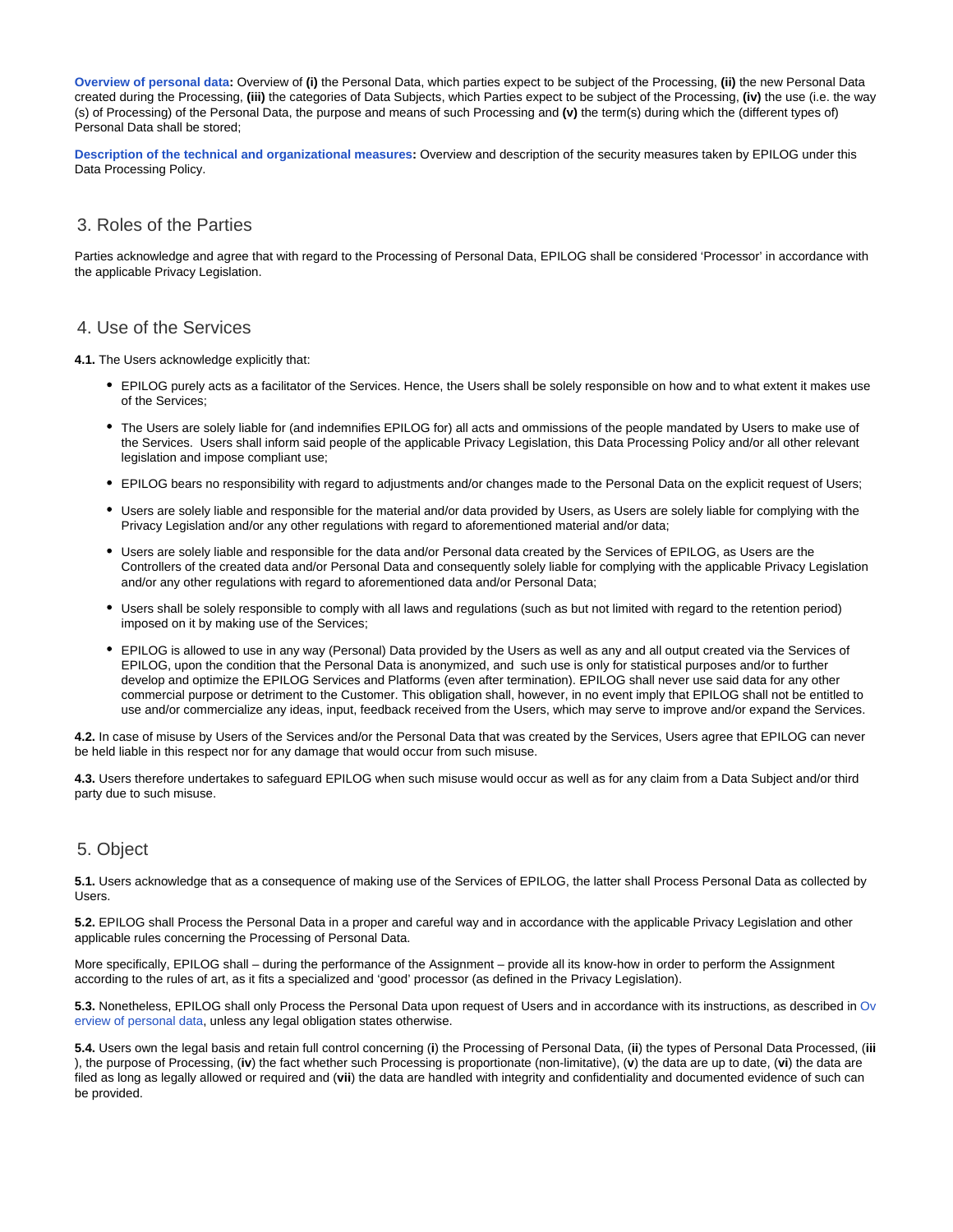Moreover, Users shall be solely responsible to comply with all (legal) obligations in its capacity as Controllers (such as but not limited to the retention period) and shall have the sole responsibility for the accuracy, quality, and legality of the Personal Data, disclosed to EPILOG in the performance of the Assignment, and the means by which it acquired such Personal Data. The responsibility and control concerning the Personal Data, subject to this Data Processing Policy, shall thus never be vested with EPILOG.

### 6. Security of processing

Taking into account the state of the art, EPILOG implements appropriate technical and organizational measures for the protection of **(i)** Personal Data – including protection against careless, improper, unauthorized or unlawful use and/or Processing and against accidental loss, destruction or damage – **(ii)** the confidentiality and integrity of Personal Data, as set forth in [Description of the technical and organizational measures.](https://epilogeeg.atlassian.net/wiki/external/3333652495/YjQ1YTY1NDkzYmRkNDgxMzgxYTRkMmJhNzUwNWFhZDU?atlOrigin=eyJpIjoiYTA4ZWYwZWI5NzhiNDg0MTk2NzI3YjY1YjM1YTlhYWMiLCJwIjoiYyJ9)

### 7. Sub-processors

**7.1.** Users acknowledge and agree that EPILOG may engage third-party Sub-processors in connection with the Assignment. In such case, EPILOG shall ensure that the Sub-processors are at least bound by the same obligations by which EPILOG is bound under this Data Processing Policy.

**7.2.** The Processor undertakes to make a list available concerning the Sub-processors on which it appeals for the performance of the Assignment. Such list shall include the identities of those Sub-processors and their country of location. The users needs to be informed of the use of a sub-contractor and agree before engaging them. If the Users wish to exercise its right to object, it shall notify EPILOG in writing and in a reasoned manner by the latest within thirty (30) days after the list was updated.

**7.3.** In the event the Users object to a new Sub-processor and such objection is not found unreasonable, EPILOG will use reasonable efforts to (**i**) make available to Users a change in the Services or (**ii**) recommend a commercially reasonable change to the Users use of the Services to avoid Processing of Personal Data by the objected new Sub-processor without unreasonably burdening the Users.

If EPILOG is, however, unable to make available such change within a reasonable period of time (which shall not exceed thirty (30) days following the objection of the Users), the Customer may terminate the Assignment / the Services, under the following conditions:

- The Services cannot be used by the Users without appealing to the objected new Sub-processor; and/or
- Such termination solely concerns the Services which cannot be provided by EPILOG without appealing to the objected new Subprocessor;

And this by providing written notice thereof to EPILOG within a reasonable time.

**7.4.** EPILOG shall be liable for the acts and omissions of its Sub-processors to the same extent as if it would be performing the Services itself, directly under the terms of this Data Processing Policy.

**7.5** For a list of sub-processors, please refer to [List of Epilog sub-processors.](https://epilogeeg.atlassian.net/wiki/external/3334209556/YWJkNDRhNTQzMmNmNGYxOGE1NDI2YjRiMmU3MTRhYzk?atlOrigin=eyJpIjoiMGNjOTk3Y2Q2MGIwNGIzYWEyMTcyMWY2ODZhOTY4MGMiLCJwIjoiYyJ9)

#### 8. Transfer of personal data to third countries

8.1. The Services are provided by EPILOG NV: Any transfer of personal data to a third country or international organization (which is not based on a request or instruction of the Customer) shall be subject to an adequacy decision by the European Commission or the following safeguards:

- Closing a data transfer agreement with such recipient, which shall contain the standard contractual clauses, as referred to in the 'European Commission decision of 5 February 2010 (Decision 2010/87/EC)', or;
- Binding corporate rules, or;
- Certification mechanisms (such as but not limited to the EU-US Privacy Shield).

**8.2.** The Services are provided by EPILOG CO.: In compliance with the Privacy Legislation, personal data from US patients may be transferred or stored in any state of the United States.

**8.3.** A copy of the used safeguards can at all times be requested via [insert email].

### 9. Confidentiality

**9.1.** EPILOG shall maintain the Personal Data confidential and thus not disclose nor transfer any Personal Data to third parties, without the prior written agreement of the Users, unless when:

- Explicit written deviation;
- Such disclosure and/or announcement is required by law or by a court or other government decision (of any kind). In such case EPILOG shall, prior to any disclosure and/or announcement, discuss the scope and manner thereof with the Users.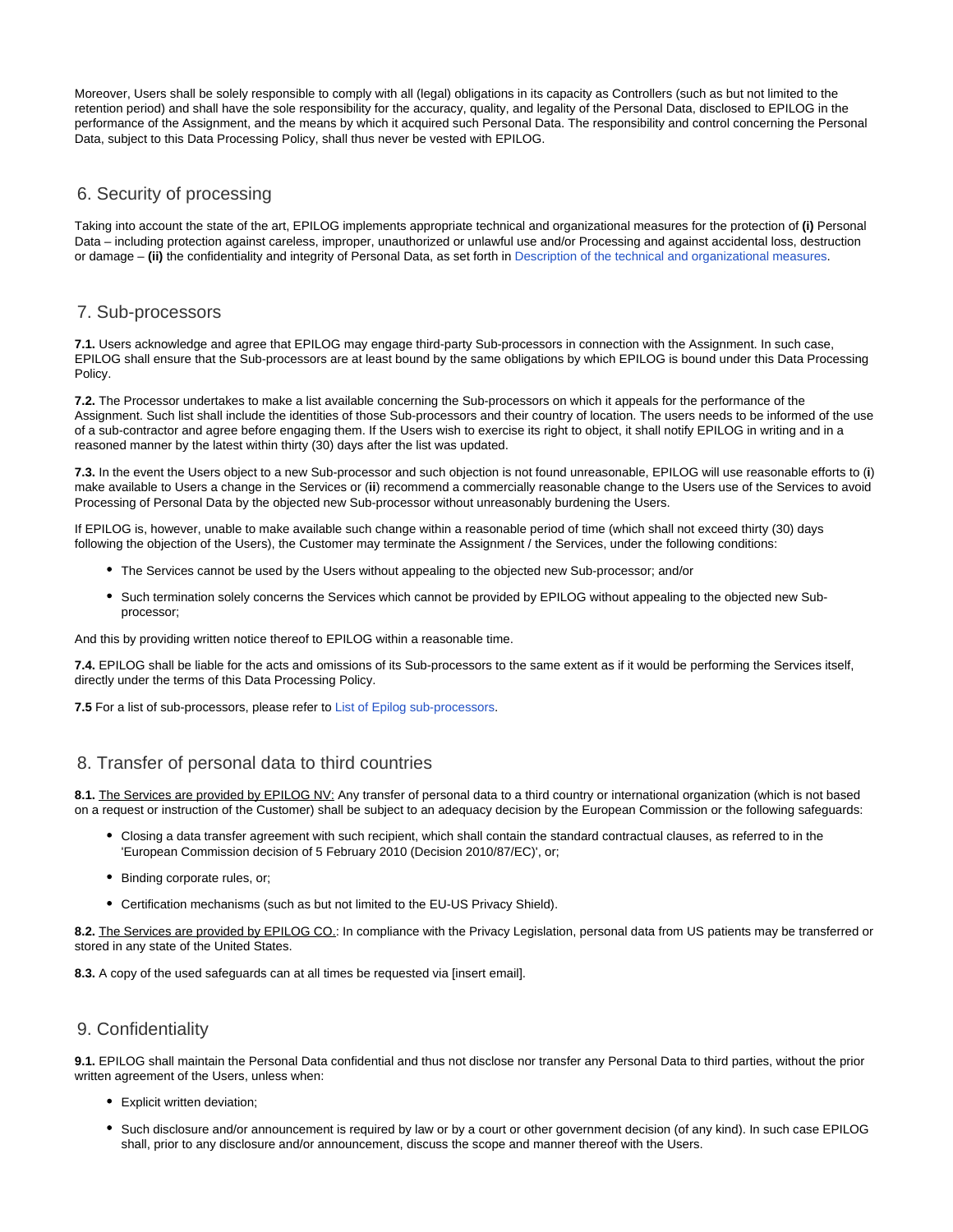**9.2.** Users acknowledge and agree that the Personal Data shall (in accordance with the Privacy Legislation) be shared with EPILOG's employees, representatives, officers, directors, agents, advisors, affiliates, subcontractors and consultants who have a need to know such Personal Data for the purposes of rendering the Services. EPILOG ensures that its employees, representatives, officers, directors, agents, advisors, affiliates, subcontractors and consultants, engaged in the performance of the Assignment, are informed of the confidential nature of the Personal Data, have received appropriate training on their responsibilities and have executed written confidentiality agreements. EPILOG ensures that such confidentiality obligations survive the termination of the employment contract.

**9.3.** EPILOG ensures that its access to Personal Data is limited to such personnel performing the Assignment in accordance with the Data Processing Policy.

#### 10. Notification

**10.1.** EPILOG shall use its best efforts to inform Users within a reasonable term when it:

- Receives a request for information, a subpoena or a request for inspection or audit from a competent public authority in relation to the Processing of Personal Data;
- Has the intention to disclose Personal Data to a competent public authority;
- Determines or reasonably suspects a Data Breach has occurred in relation to the Personal Data.

**10.2.** In case of a Data Breach, EPILOG:

- Notifies the Users without undue delay after becoming aware of a Data Breach and shall provide to the extent possible assistance to the Users with respect to its reporting obligation under the Privacy Legislation;
- Undertakes as soon as reasonably possible to take appropriate remedial actions to make an end to the Data Breach and to prevent and/or limit any future Data Breach.

# 11. Rights of Data Subjects

**11.1.** If a Data Subject requests to exercise his/her rights and the Users itself – in its use of the Services – do not have the ability to correct, amend, block or delete the Personal Data (as required by Privacy Legislation), EPILOG shall – to the extent it is legally permitted to do so – comply with any reasonable request by the Users to facilitate such actions. Subject's rights depend on the legal basis used - hence not all subject rights are always applicable.

To the extent legally permitted, the Users shall bear the responsibility for any costs arising from EPILOG provision of such assistance.

**11.2.** EPILOG shall, to the extent legally permitted, promptly notify the Users if it receives a request from a Data Subject for access to, correction, amendment or deletion of that Data Subject's Personal Data. EPILOG shall, however, not respond to any such Data Subject request without the Users prior written consent except to confirm that the request relates to the Users to which the Users hereby agree.

EPILOG shall provide the Users with commercially reasonable cooperation and assistance in relation to the handling of a Data Subject's request for access to that person's Personal Data, to the extent legally permitted and to the extent the Users do not have access to such Personal Data through its use of the Services.

To the extent legally permitted, the Users shall be responsible for any costs arising from EPILOG' provision of such assistance.

# 12. Return and deletion of Personal Data

**12.1.** Upon termination of the agreement between the Customer and EPILOG, the Users shall be notified by EPILOG of its possibility to export the Personal Data through the available export tools and per a time period agreed in the contract after the termination of the aforementioned agreement.

**12.2.** Once the aforementioned term regarding export has passed, EPILOG shall permanently delete the Personal Data resp. anonymize it.

# 13. Control

**13.1.** EPILOG undertakes to provide the Users with all information, required by the Users to allow verification whether EPILOG complies with the provisions of this Data Processing Policy.

**13.2.** In this respect EPILOG shall allow the Users (or a third party on which the Customer appeals) to undertake inspections – such as but not limited to an audit – and to provide the necessary assistance thereto to the Customer or that third party.